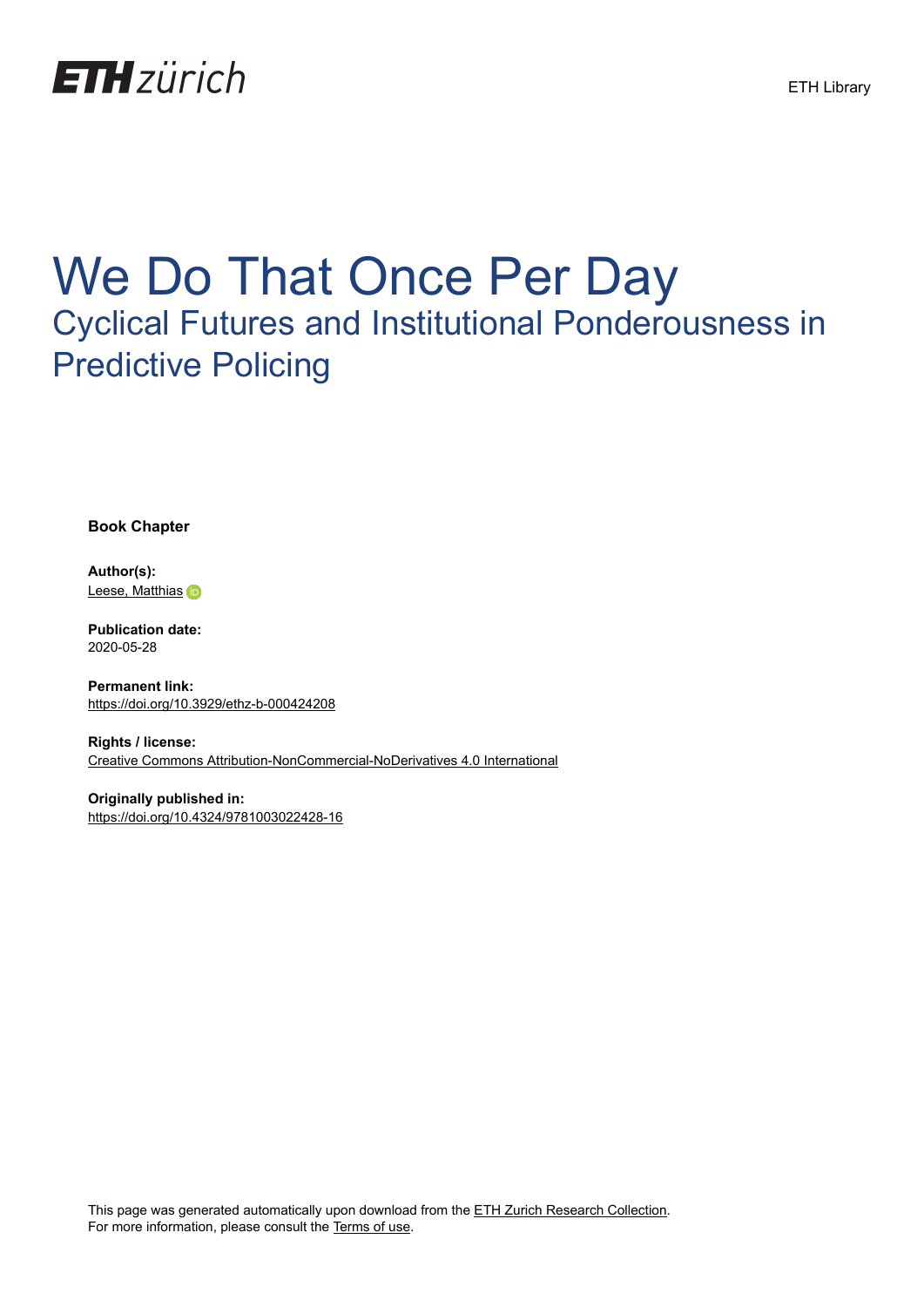# **[13 'We do that once per day'](#page--1-0)**

Cyclical futures and institutional ponderousness in predictive policin[g1](#page--1-0) 

*Matthias Leese* 

In recent years, predictive policing has ascended to become a pertinent form of addressing the future in the everyday production of security. Underpinned by the promise of catching a criminal before the crime – or at least to be 'at the crime scene before the criminal' (Schweer 2015) – predictive policing seeks to reorganize police work in terms of efficiency and effectiveness through the algorithmic calculation of crime risk. Such risk is usually structured along the dimensions of time and space, so that the presumed occurrence of future crime can be located in specific neighbourhoods and during specific timeframes. Subsequently, so the rationale goes, resources can be reallocated accordingly and preventive efforts can be undertaken, so that the predicted offences will not materialize (e.g. McCue 2007; McCue and Parker 2003; Perry *et al*. 2013). Preventive measures thereby usually consist of a combination of intensified patrols (plain-clothed and/or in uniform), traffic controls, and awareness campaigns in the identified neighbourhoods.

This chapter investigates the precise temporal modalities that emerge in addressing the future through algorithmic analyses of crime data. It argues that there is a considerable rift between the techno-imaginary of seamlessness and continuous flows of live data that result in real-time situational updates and maximum responsiveness on the one hand, and the static ways in which police departments use predictive policing software on the other. Due to the asynchronicity between crime and police work, the police consider it in fact sufficient to analyse crime data only once per day and work with the produced predictions for up to seven days. The daily use of predictive policing software thereby decisively undercuts narratives of real-time analysis and ensuing operational flexibility vis-à-vis a supposedly dynamic threat environment. This practice becomes reinforced and aggravated by limited personnel resources that produce a certain institutional ponderousness when it comes to the streetlevel enactment of crime prevention measures. Overall, so this chapter puts forward, the temporalities of predictive policing speak closely to the characteristics of the addressed type of crime and to entrenched operational requirements of police work. Predicting the future must in this sense be considered as an iterative, everyday activity that is characterized by a deliberatively short time frame.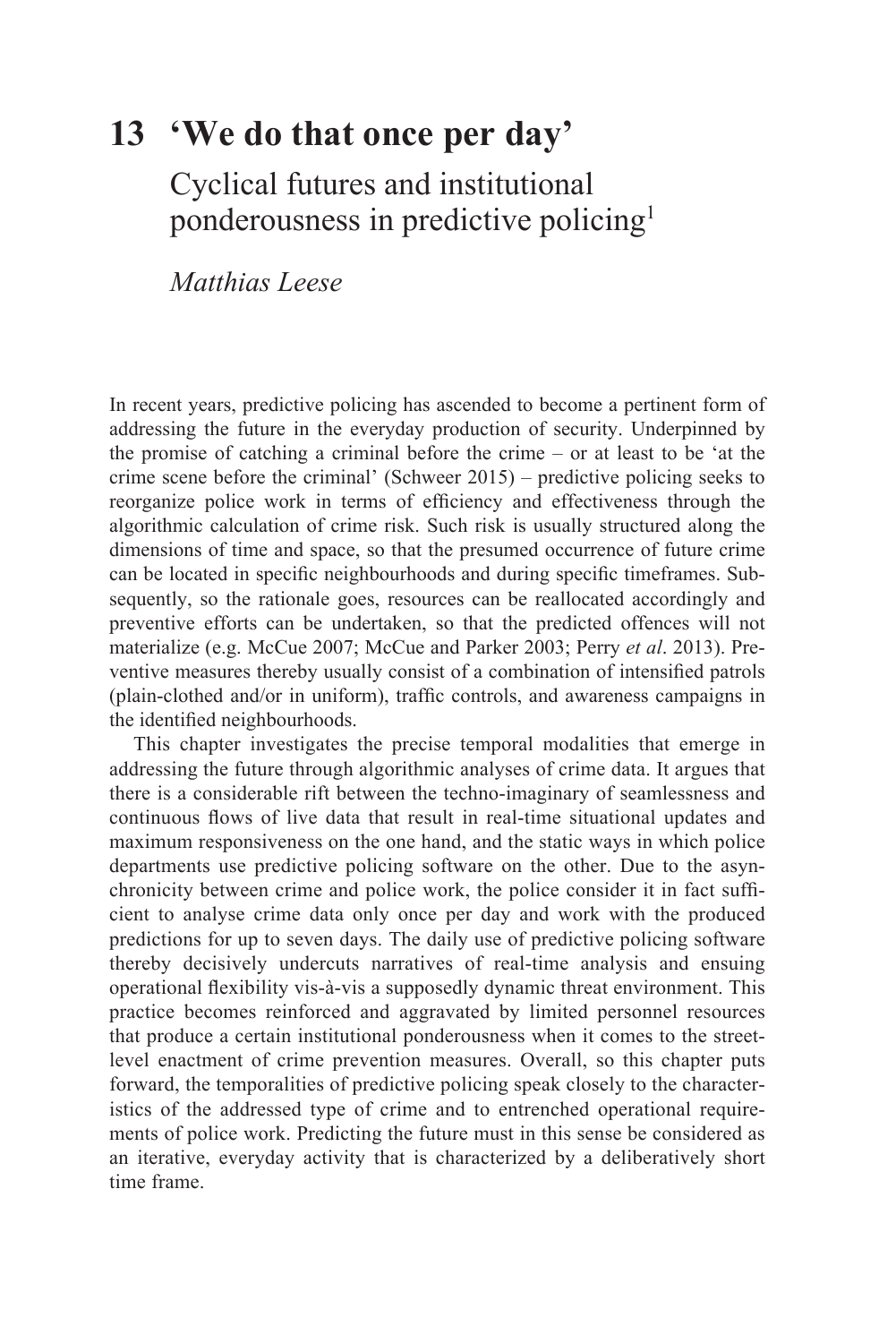Empirical research for this article consisted of multiple ethnographic observations in four German and Swiss police departments that have implemented the software package PRECOBS ('Pre Crime Observation System') by German manufacturer IfmPt, $2$  as well as 23 semi-structured expert interviews with involved police officers and software developers, conducted between June 2016 and August 2017. Interview recordings have been transcribed and coded using qualitative data analysis software. All collected material has been anonymized as per agreement with the researched institutions and individuals. Quotations have been translated from German by the author.

The chapter proceeds as follows. First, it provides a brief overview of the distinct empirical approaches to predictive policing, foregrounding the underlying assumptions of prevalent spatio-temporal forms of prediction, and introducing the PRECOBS software package that has been implemented in the researched departments. Working through the empirical material, it then specifies the ways in which predictive policing is practised in everyday police work and analyses the modes in which criminal futures come into being. It concludes by contextualizing everyday predictive policing operations within larger trajectories of prediction and politics, as discussed by the other contributions to this volume.

# **Predictive policing with PRECOBS**

Predictive policing is not one practice, one model, or even one software package (e.g. Bennett Moses and Chan 2016; Kaufmann 2018; Perry *et al*. 2013). Rather, the notion of predictive policing must be understood as a broad label for a variety of ways of bringing criminal futures into being and rendering them actionable. Variance thereby stems from different forms of implementation into everyday police work, as well as from theoretical assumptions, models, and the data that these models are predicated upon. The common denominator of all of them is the managerial aspiration to be able to 'do more with less' (Beck and McCue 2009) through an increase in efficiency and effectiveness. This is supposed to be realized through the underpinning rationale that once an empirically informed prediction of crime-relevant futures has been created, police work on the street level can subsequently be restructured and available resources can be reallocated to areas where crime prevention measures promise to be most successful.

On a more fundamental organizational level, predictive policing in this sense has the capacity to transform the relation that the police build with the future. Unlike earlier manual practices of crime mapping, the promise of predictive policing rests on the combination of digitization, processing power, and the algorithmic exploitation of data. Taken together, these elements present the police with the opportunity to address the future on an unprecedented scale and with unprecedented speed. Criminal futures, at least in theory, are only one mouse-click away, and this novel availability opens up a new set of operational options in terms of actively intervening into these futures as they unfold.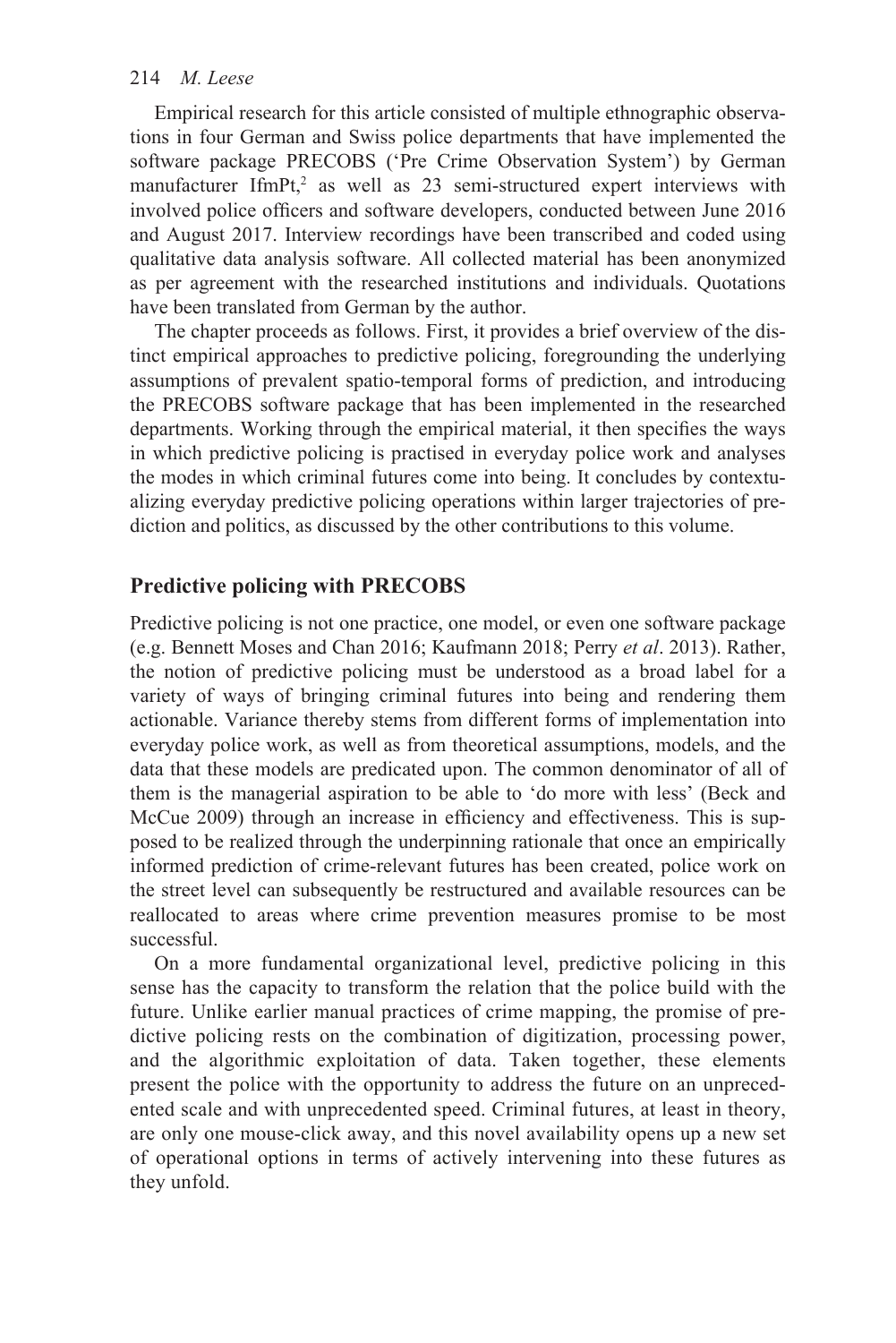Within the current landscape of predictive policing, two major paradigms can be identified. On the one hand, there are methods that seek to predict *offenders*, thereby creating risk profiles that identify individuals who are more likely to commit crimes or become victims of crime. Such approaches, as for instance used by the Chicago Police Department in its prominent 'strategic subject list' (Saunders *et al*. 2016) have garnered much public attention and critical debate (e.g. Dallke 2017; Gorner 2013; Stanley 2014), as they rely on the collection and combination of data about individuals, possibly including the likes of communication data and social network data. These data are then combined and processed in order to identify individual proximity to crime, for example through algorithmic association rules. Living in a crime-ridden neighbourhood or interaction with known gang members would in this sense serve as indicators that a person could be more likely to either become a victim of crime or an offender, and should thus be targeted through prevention programmes.

The underlying ambition of such wide-ranging data collection and advanced analytics for individualized crime predictions, coupled with a lack of transparency about how risk profiles are in fact calculated, has sparked rather dystopian readings of predictive policing as a form of surveillance and coercion, where state agencies would use an information edge to govern and control populations (e.g. Andrejevic 2017; Hildebrandt 2016; Mantello 2016). Such concerns should not be easily dismissed, as commercial software suppliers and police departments, particularly in the US, are pushing further into this direction. As of today, the majority of regularly implemented predictive policing tools however follow a quite different route into addressing the future. Instead of individuals, they foreground the *place and time* of future criminal activity (Bennett Moses and Chan 2018; Egbert 2017; Gluba 2014; Gluba and Pett 2017; Perry *et al*. 2013).

The most commonly used approach in current predictive policing practices is thereby based on near-repeat modelling. The near-repeat hypothesis rests upon the empirical observation that the best predictor for victimization is in fact victimization itself. In other words, a person or a place that has already experienced crime is more likely to experience further crime than a person or a place that has not (e.g. Farrell 1995; Farrell *et al*. 1995). This observation is particularly pertinent for burglaries, whereby the near-repeat hypothesis presupposes that when within a specific area a burglary has been recorded, there is an increased likelihood for follow-up offences in that area in the following days (e.g. Polvi *et al*. 1991; Townsley *et al*. 2003). Near-repeat models are thereby undergirded by assumptions of rational choice that conceptualize criminal behaviour as conscious decision-making that is guided by opportunities and cost-benefit calculations (e.g. Clarke and Felson 1993; Cohen and Felson 1979; Sidebottom and Wortley 2016), including the repetition of once successful criminal activities (e.g. Farrell and Pease 2014; Johnson *et al*. 2007).

In PRECOBS, future burglaries are predicted through an estimation of individual offender behaviour based on so-called trigger incidents. The functionality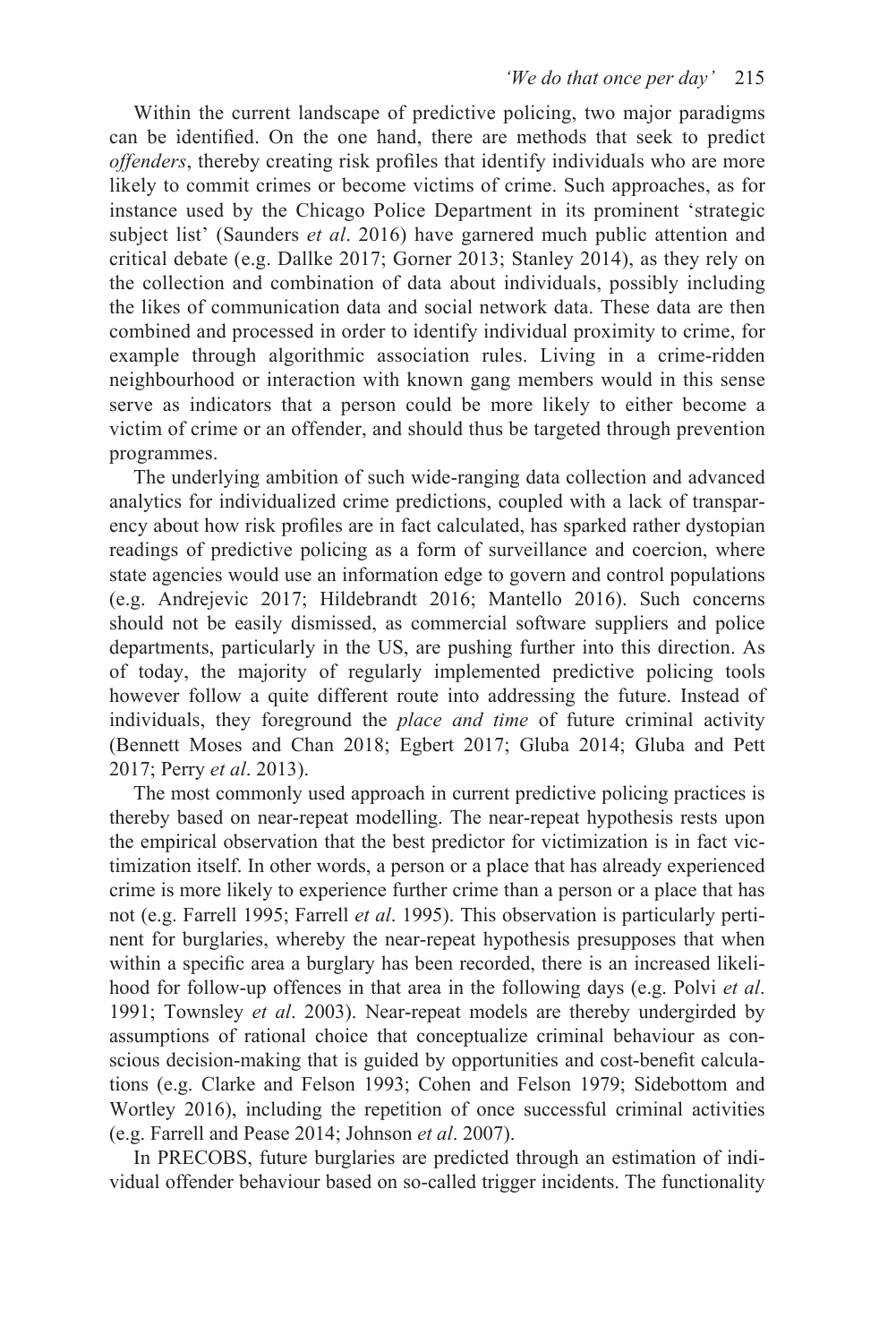of the software package revolves around the notion that from these trigger incidents, a spatially and temporally connected occurrence of follow-up offences can be predicted. Underpinning here is the assumption that most burglaries are committed by professional criminals who identify profitable target areas, strike multiple times within a short time period, and then move on before the police can react and come up with adequate countermeasures. These professionals, so the rationale goes, can be distinguished from non-professionals through the characteristics of the offence (i.e. the modus operandi). Thus, if a reported burglary is characterized by non-violent and silent ways of gaining access to the dwelling, as well as easily transportable haul with a high resale value, the assumption would be that the offence was committed by professionals and that the same offenders would strike again in the same neighbourhood within a short timeframe.

In order to assess whether a recorded burglary should in fact be regarded as a trigger incident and whether preventive measures should be undertaken in that neighbourhood, PRECOBS processes crime data logged by the police, notably making use of the variables 'time of the incident', 'modus operandi', 'haul', 'type of dwelling', as well as the GIS coordinates (Schweer 2015: 13). If, through the algorithmic analysis of such data, a supposedly professional burglary is identified, the software triggers an alert that specifies the likelihood of followup offences within a radius of 400 metres and a timeframe of up to seven days (the highest likelihood for near-repeats falls within the first three days). The software allows for an adjustment of both the spatial dimension (the radius can be reduced or expanded, and manually adapted to fit the topographic characteristics of a neighbourhood) and the duration throughout which the alert is to remain valid. Alerts are double-checked by human operators in order to reduce false positives and are then circulated to operational planning and dispatch divisions within the police department, where increased street patrols and other preventive measures in the identified areas are scheduled.

Predictive policing manufacturers such as IfmPt thereby advertise their commercial software packages in ways that suggest live awareness of any situational changes through continuous and automated analyses 'as new crimes come in['3](#page--1-0) or 'receiving current crime data'.[4](#page--1-0) The sales pitch here is that future crime risk can be continuously updated and thereby enable maximum responsivity of police work, so that street patrols can be flexibly reorganized whenever new alerts occur. Predictive policing is in this sense imagined as an uninterrupted process that continuously produces and adjusts criminal futures, in the best case scenario executed in an automated fashion in order to provide as much real-time support for police work as possible – and at the same time requiring as little human input as possible. The narrative that underpins algorithmic security tools more generally is in fact often one of automation and seamlessness, whereby live data goes into the system and is analysed in real-time, so that the results can then be circulated back into the context of application without substantial time lags, thus guaranteeing maximum timeliness of security production (e.g. Amoore 2009, 2011; Leese 2014; Massumi 2007).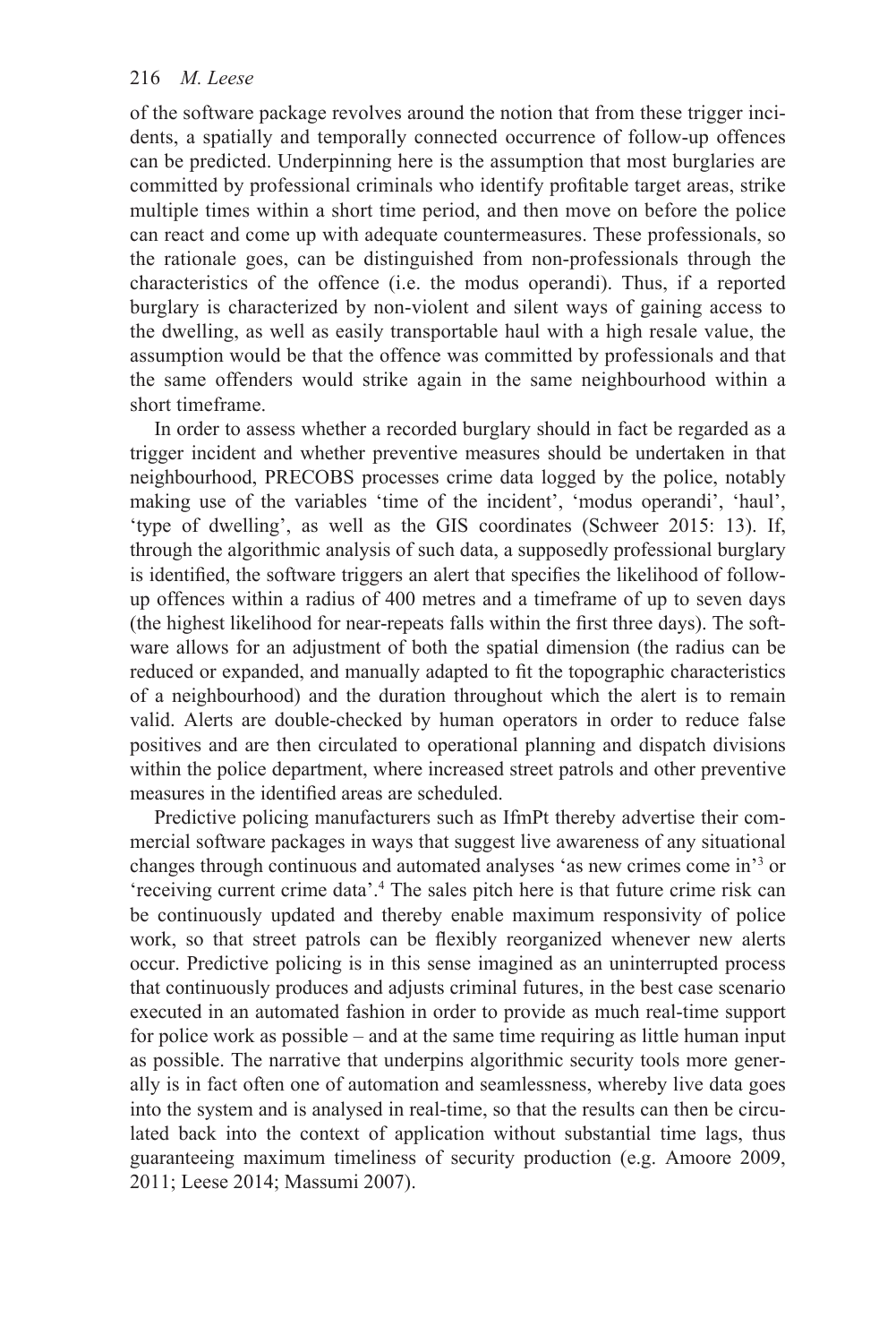What results from such an angle is an imaginary of an always-present relationship with the future, creating minimum response times to whatever security threat might be identified through the ongoing stream of live data. This idea of seamlessness corresponds with a supposedly dynamic and contingent threat environment in which security agencies need to be able to quickly react and adapt, and therefore keep their situational awareness at a maximum level at any time. As Aradau and Blanke (2017: 384) put forward, when it comes to security, algorithmic analytics are indeed 'not primarily about the turn to the future but about near-real-time decision-making'. The assumption here is that on the operational level, flexibility and reactive capacities would crucially rely on continuous situational analyses in order to empower effective interventions. From a technological vantage point, such a seamless and continuous mode of algorithmic prediction would certainly be possible, as there are in fact few limitations when it comes to real-time processing capacities of live data streams. One software developer described how predictive policing software could in theory be implemented into police work:

You can run that in a fully automated fashion, that's no problem. Technology can do anything. The system can process any kind of data. You can process personal data, you can process different data from different sources – that's no problem from a technical point of view.

(Interview, 9 June 2016)

Such an angle speaks closely to the managerial logic that is inherent in the idea of predictive policing in the first place: Only when the software blends seamlessly into its operational environment and commands no specific attention can the dictum of 'doing more with less' be efficiently realized. And only then can algorithmically generated predictions be translated into street patrols who arrive at the crime scene before the criminal in order to capture the offender – or at least prevent the offence from its materialization. While such a technonarrative is a compelling one, it must however not be confused with the actual ways in which technological tools become implemented within institutions and work routines. Once rolled out into the 'real world', technologies often become used in unforeseen and creative ways (Pinch and Bijker 1984) that are quite distinct from their developer's original intentions or marketing narratives and unfold unforeseen (side-)effects (e.g. Collingridge 1981; Tenner 1997; Winner 1980). In other words, if we seek to understand the repercussions of new technologies, we must take into account how they become appropriated and used on an everyday basis.

# **The emergence of cyclical futures**

Predictive policing must in this sense not be understood as merely a technological tool, but as a socio-technical assemblage (Law 1991) that requires special attention to its specific forms of implementation and practice. Only through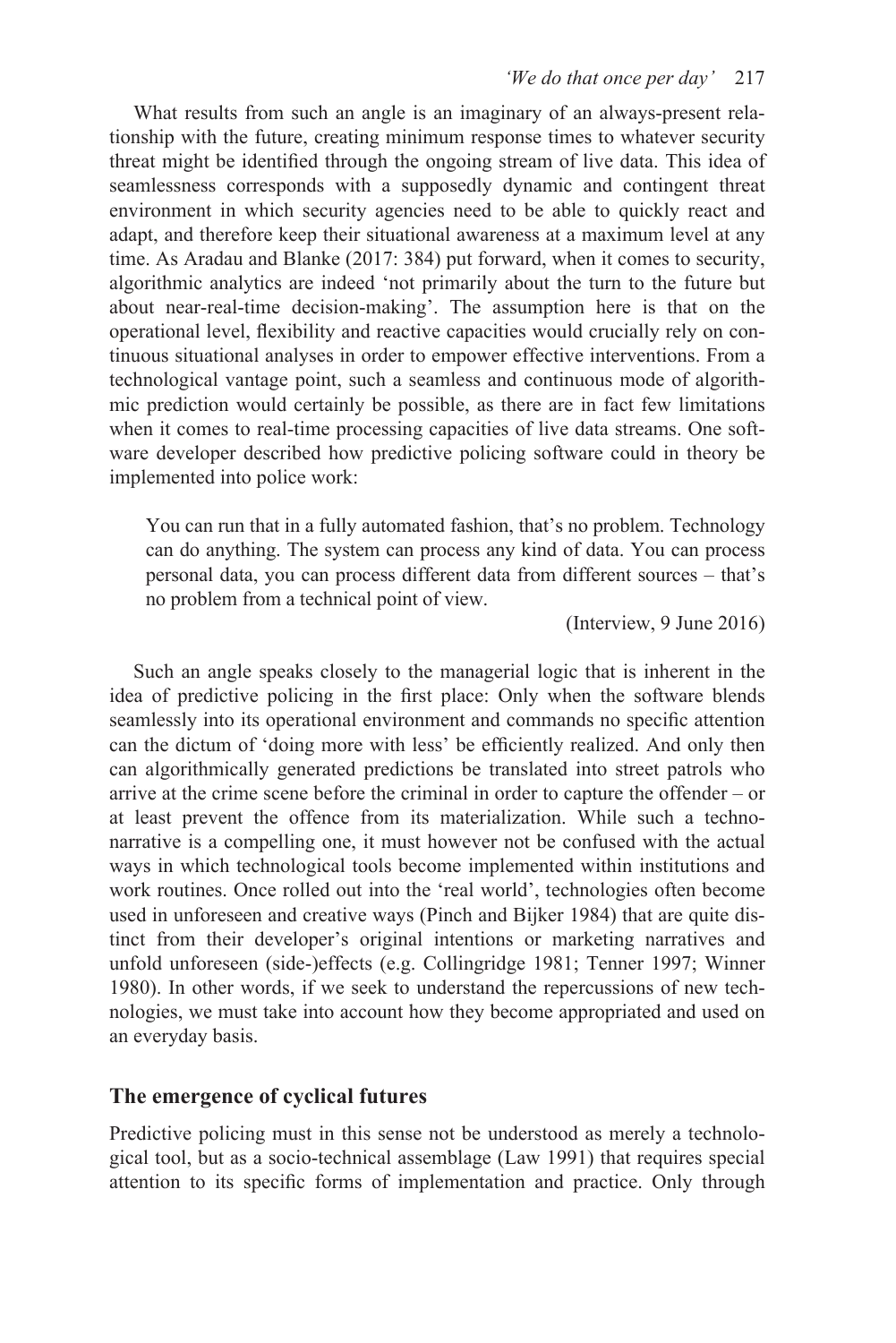such contextualization can transformations of policing by means of new algorithmic software packages be adequately addressed (e.g. Bennett Moses and Chan 2016; Kaufmann 2018; Sanders and Condon 2017; Smith *et al*. 2017). The specific modes of bringing criminal futures into being with PRECOBS thus command an empirical perspective on the use of the software package within institutional environments and organizational work routines. In fact, empirical research within multiple police departments revealed that PRECOBS was not used in an automated and continuous fashion, but rather in quite static and nonautomated ways. One major reason for this could be found in larger relationships between crime and the organization of police work. As one interviewee explained how the software package was implemented into the work routines of their department:

Our officers who respond to the call will log the burglary. […] We used to have a little black notebook into which everything was entered, but now they have iPads – we are fully equipped when it comes to that. And there is a simplified reporting form, where the main characteristics are retrieved: what is the exact timeframe of the offense, the specifics of the area, what was stolen, modus operandi? All that goes into the database on-the-fly. And there, you could have automated queries. But in our department, we have to put the data on a flash drive, because we run [PRECOBS] as a stand-alone solution, and we have to load the data into the system.

(Interview, 1 June 2016)

What is striking in this statement, first of all, is that the PRECOBS is used as a stand-alone solution, meaning that the system is not online, or even automatically connected with the central database that police departments use for recording and administering crime data. Even though logging procedures at the crime scene are digitized and central database updates can therefore be realized almost in real-time, the software is installed on a notebook computer with no network connection. This practice speaks to both data protection requirements and maintenance procedures, as the system can through a separation from the police intranet be updated and tweaked easily and without time-consuming bureaucratic procedures (Interviews, 20 March 2017; 16 August 2017).

This separation however produces a situation in which, prior to any actual analysis, crime data has to be transferred to the notebook via flash drive and then manually imported into the software[.](#page--1-0)<sup>5</sup> The operator then runs the program and double-checks any potential alert outputs before producing a brief summary (usually a one-page pdf file per confirmed alert prognosis) of the situational analysis that is subsequently passed on to the operational planning unit. The analysis of crime data is thereby executed only once per day. Once the analysis is finished, the notebook with the PRECOBS software package is stowed away for the rest of the day and only reopened on the following day. Such a once-per-day approach to predictive policing appears puzzling at first sight, as it contradicts the manufacturer's ambitions of seamlessness and real-time situational analysis, and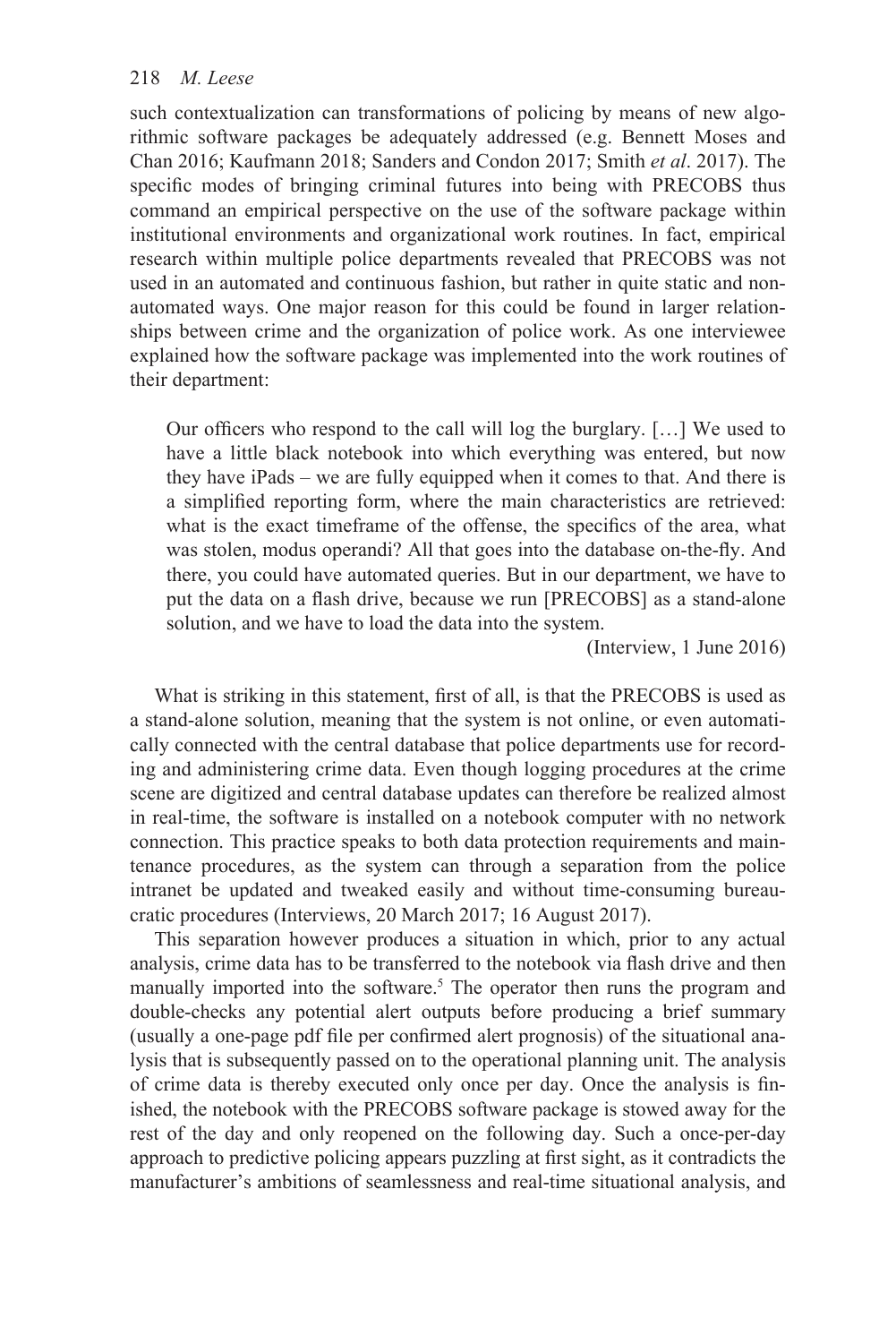at the same time seemingly undercuts the reorganization of police work around the principles of efficiency and effectiveness. The once-per-day way of using PRECOBS must however be understood against the backdrop of larger temporal relations between crime and the policing thereof. As one interviewee put it:

'That takes place every morning. We log the burglaries of the previous night […] and then we export the past 24 hours or simply the whole dataset, and that goes into the system again.'

Q: 'The dataset is updated every day?'

'Yes. The system – well it's not exactly 24 hours, but a longer timeframe that we import, but the system checks whether entries have already been processed or not. Because the burglary could have been logged retroactively, from an earlier point in time.'

(Interview, 16 August 2017)

What becomes apparent from this statement is the fundamental and essentially unresolvable predicament that the police face with regard to the asynchronicity of crime and police work. In other words, there will always be a time lag between the occurrence of crime and its detection, reporting, logging, and analysis. All of these consecutive steps however need to take place before, based on the eventual analysis of crime data, preventive measures based on algorithmic calculations can be brought to the street level. This temporal predicament is particularly pertinent for burglaries, as offenders usually strike when residents are not at home. Consequently, many offences will only be detected hours or even days after their occurrence, and even if they are immediately reported and officers are instantly available to log them, substantial time will pass between the actual burglary and the analysis of the ensuing data. Any aspirations of real-time situational awareness and flexibility are therefore undercut by the condition of asynchronicity in the first place, which is why the police in fact consider a onceper-day rhythm of crime prediction sufficient:

At the moment we have a daily rhythm. We could adjust that, but usually there isn't much dynamic here, so that you would have to do that every hour. If you have the data in the system, you could of course update every minute. But we realized that once per day is enough for situational analysis. In the morning, you have to determine which new burglaries came in, because what happened over night is usually noticed in the morning and then reported. That means you wait until you can include these and analyze them for the daily situational analysis, and that's enough.

(Interview, 1 September 2016)

This is not to say that the police would not make a dedicated effort to log crimes and create crime data as quickly as they possibly could. Quite on the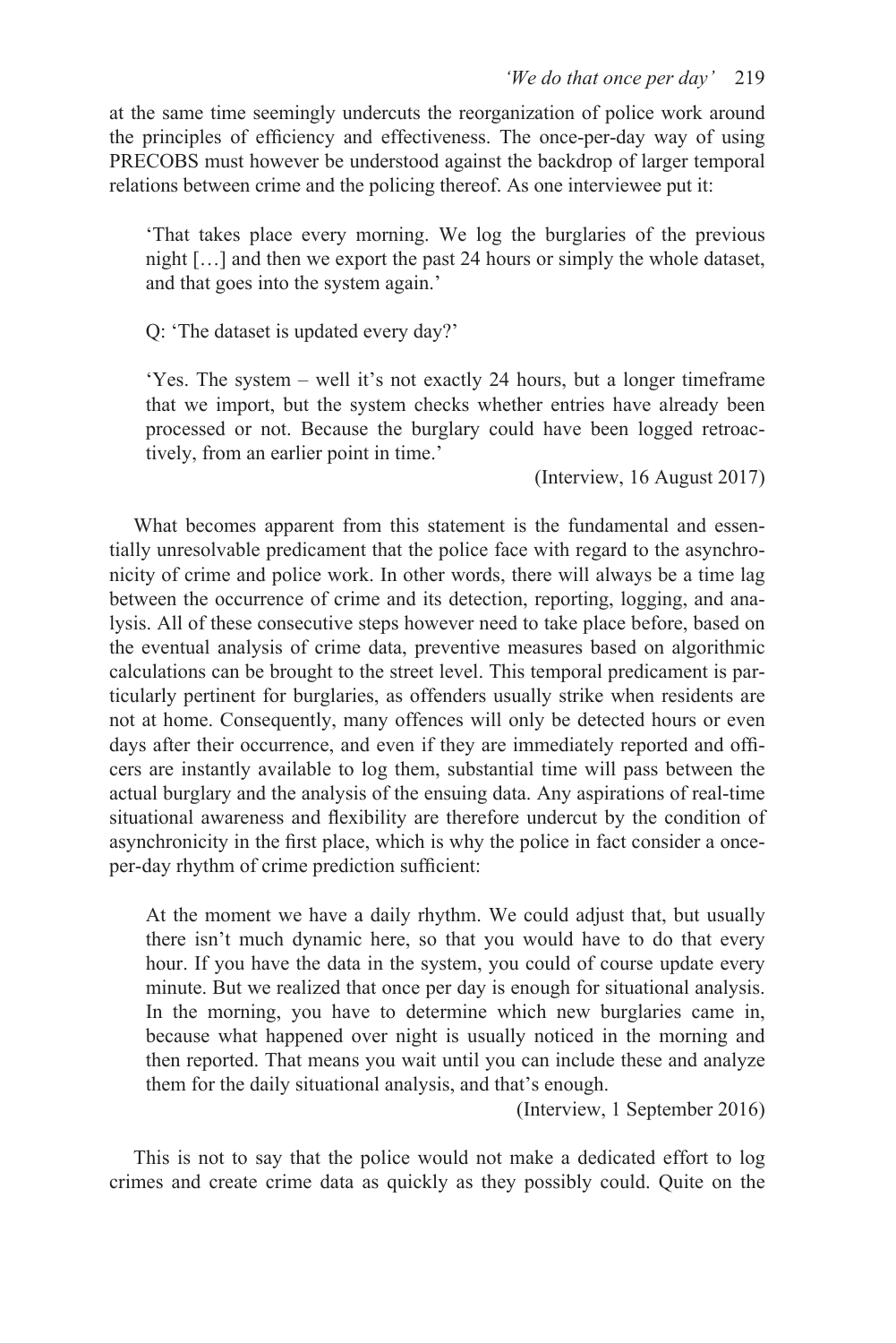contrary, among the researched departments, most used digital devices at the crime scene, so that the created data could be automatically transferred to the central database system. This acceleration would, however, not resolve the fundamental asynchronicity inherent in the policing of burglaries. As one interviewee described the time lag dilemma faced against the backdrop of effective crime prevention in their everyday work in detail:

We have the data in the central system after 15 minutes or half an hour. But getting ahead of the situation more than that, I doubt that this will be possible. Because the current series that happened during the day or during the night – I will only find out about that on the next morning. That I'll be so close to the situation that I log a crime and the burglars are still active in that very same street – I wouldn't say that never happens, but it is very rare. I log a burglary, and then another one, but those happened three hours ago, or four hours. And then I need to get ahead of the situation for the next cycle, when the offender could return, and that's 24 hours.

(Interview, 22 June 2017)

The temporalities of predictive policing, as these accounts demonstrate, must thus be understood in close conjunction with crime itself and the corresponding organization of police work. In the case of PRECOBS and its focus on burglaries, the assumption is that most burglaries are committed by professionals who act rationally and strike within certain timeframes when there is the least risk of being caught, thus leading to the occurrence of offences in cycles of 24 hours. From such considerations, the implementation of PRECOBS in the researched departments has logically emerged as a once-per-day activity that derives from the operational requirements of everyday police work. These cyclical futures cover a comparatively short time horizon that falls in line with the organizational culture and requirements of policing. And even though they could be considered as merely small fragments of foresight, they do in fact constitute a never-ending puzzle that is continuously assembled at the speed of one piece per day.

# **Limited resources and institutional ponderousness**

The empirically diagnosed 24-hour rhythm of crime prediction not only stands in stark contrast to imaginaries of 'live crime data' and 'real-time analysis', but it becomes further reinforced by organizational structures within the police as an institution. Predictive policing must not be reduced to situational analysis, but can unfold an impact on crime prevention only when, in a second step, predictions are put into practice on the street level (e.g. Bennett Moses and Chan 2016; Perry *et al*. 2013). This in turn means that the implementation of criminal futures must fit in with the requirements of different police divisions. Notably, operational planning and dispatch units occupy a central position in practices of predictive policing, as available forces need to be scheduled for street patrols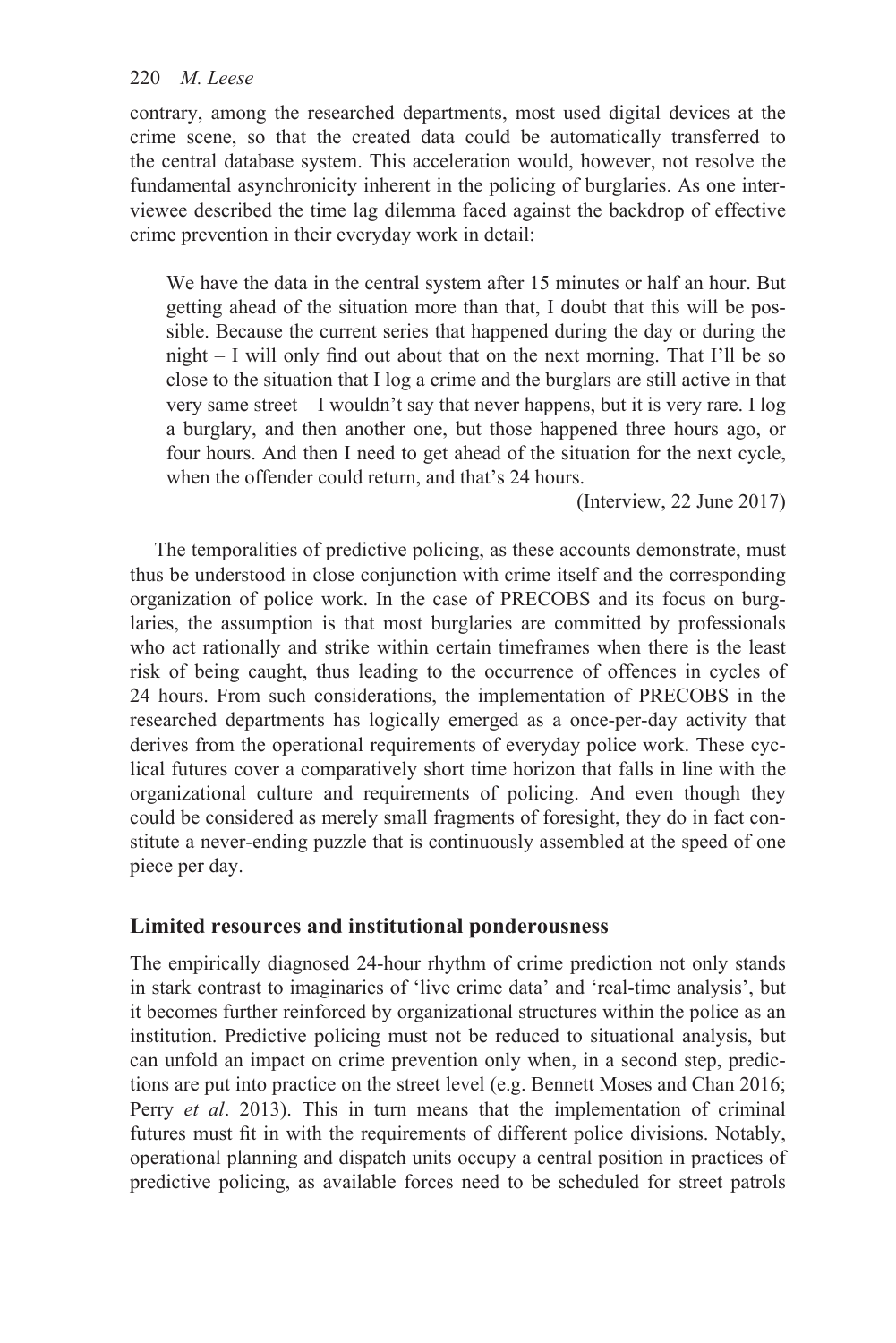and other preventive measures according to the produced crime predictions. However, within larger trajectories of limited personnel resources and the need for flexible rescheduling that the use of predictive policing software presupposes, a certain institutional ponderousness can be encountered. Interviewees from different police departments described the problems of work organization and the potential disruptions posed by a continuous use of PRECOBS as follows:

We pass on the information to the operational planning division who are responsible for operational measures. And they also have to do their scheduling. So if I tell them at 9:00 that we have an alert, and we have these personnel resources available and assign them to the alert – and then at 11:00 I tell them that we have another alert, then that's not an efficient process, because they will have to reschedule. Or they can't react at all. That means there will be no benefits from faster communication of alerts.

(Interview, 22 June 2017)

The main issue is of course the response time of the operative units. Because let's be honest, […] when we have an alert at 8:00, and another one at 16:00, our forces probably won't be able to react, or only on a limited scale. And that's a problem, of course. We don't have the capacities.

(Interview, 6 July 2017)

These quotes quite aptly illustrate the dilemma that police departments face in the use of predictive policing software: In order to realize the potential of increased efficiency and effectiveness, a certain level of flexibility is required, and such flexibility is in turn tied to the availability of sufficient personnel resources. In other words, whereas the managerial aspiration of predictive policing is to resolve the quandary of shrinking budgets and decreasing numbers of available personnel on the ground through a flexible and target-oriented reallocation of resources, such an implementation would still require sufficient resources in order to enable police departments to be responsive to this newly acquired flexibility.

As put forward by many of the interviewees, particularly in less urban environments, a major obstacle would be the fact that there simply would not be enough forces available to be able to react to potential live situational updates and to adapt preventive measures in new risk areas. From an organizational angle, the once-per-day mode of addressing the future was thus again seen as sufficient, as institutional inertial force would prevent a real-time level of responsiveness anyway. Once more, what becomes apparent here is a discrepancy between the imaginary of algorithmically supported policing through situational awareness, and actual practices that were limited by a set of institutional and organizational constraints. The prospect of having to constantly reallocate personnel resources was thereby regarded as inefficient in itself, as the resources required would outweigh the potential benefits.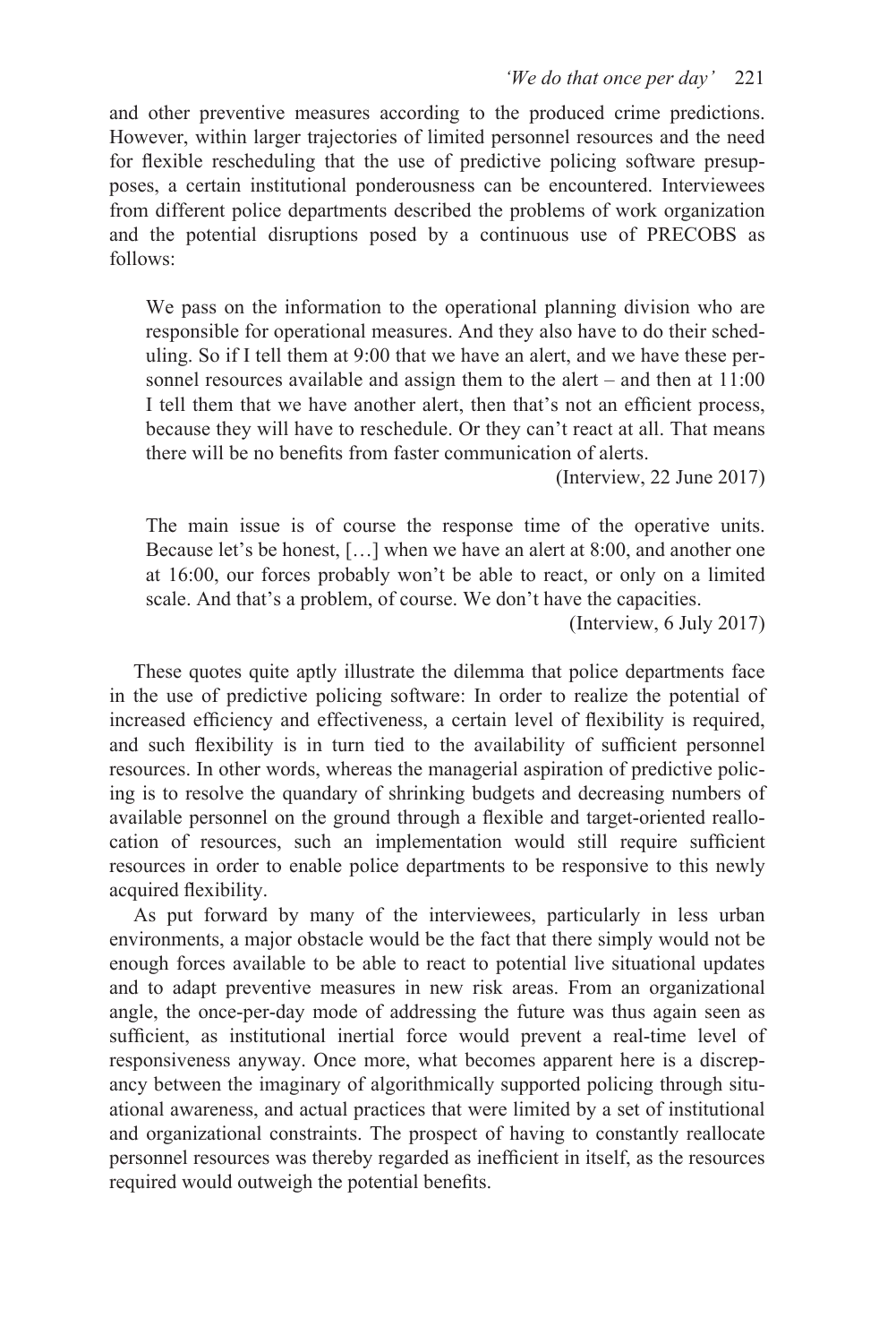Such institutional ponderousness in predictive policing becomes furthermore aggravated when multiple alerts are active at the same time. With each new alert, a new criminal future becomes inscribed in space and time and adds an additional layer to the set of futures that must be reacted to. Predictions created with PRECOBS remain active for a period of up to seven days, during which according to near-repeat theory an increased likelihood of follow-up burglaries can be expected. In the researched police departments, against the backdrop of limited personnel resources, operational planning and dispatch divisions were thus struggling with the amount of simultaneous alerts, even as they were produced only once per day. As one interviewee aptly summarized the situation: 'We have to prioritize. We have three alerts, which one should we prioritize?' (Interview, 6 July 2017)

Predictive policing thus pushes existing organizational structures in police departments to the brink in two closely related ways. First of all, available personnel resources were in the researched departments not fit for flexible rescheduling and short response times to real-time situational updates. Quite on the contrary, the police already struggle with their resources in times of budget cuts. And second, whereas predictive policing starts from the idea of enabling police departments to 'do more with less', notions of efficiency and effectiveness could presumably be mobilized as arguments against budget increases, as an assignment of additional resources would contradict the managerial attractiveness of predictive policing in the first place.

# **Conclusion**

From the analysis of the practices of predictive policing in multiple German and Swiss police departments presented throughout this chapter, several conclusions can be drawn with regard to the modes in which criminal futures are addressed and rendered actionable. First of all, and generally speaking, the time horizon of predictive policing is a comparably short one. Unlike other domains that prescribe mid-term or long-term engagement, such as global health (Jasper 2020), crime can only meaningfully be subjected to predictions on a scale of a few days. Second, practical forms of the implementation of predictive policing software follow entrenched institutional structures and organizational routines of the police as an institution rather than speaking to techno-imaginaries that are predicated upon notions of seamlessness, automation, and real-time. Third, limited personnel resources and ensuing institutional ponderousness further aggravate the static ways in which algorithmic software packages become part of everyday police work.

As near-repeat theory presupposes that the likelihood of follow-up crimes is at the highest within close spatial and temporal proximity of the initial offence, in the researched departments, alerts remained active for a timeframe of up to seven days. The futures that are brought into being within predictive policing are thus kept on a limited time horizon, as their purpose is to enable short-term prevention measures. If analytical foresight follows the operational aspiration to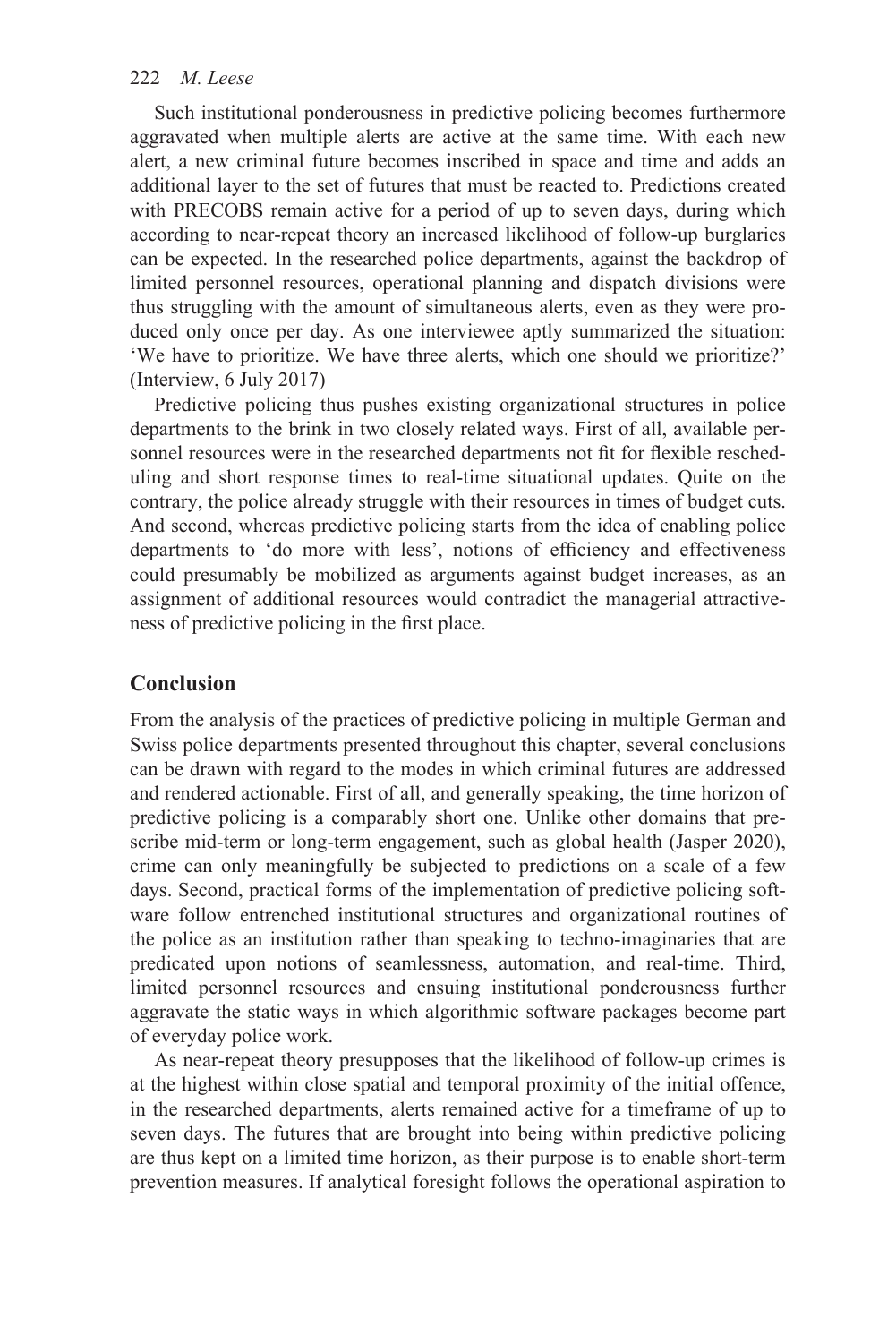anticipate and preempt the next move of professional criminals, then this must be done within a couple days or the prediction itself will have been in vain. Criminal futures in the form of spatio-temporal risk alerts are thereby considered as relatively stable and need not be further updated after they have been calculated once. They do however become supplemented by new layers of criminal futures in cycles of 24 hours, so that the short-term horizon of predictive policing is constantly renewed in both time and space.

The idea of short-term futures thereby closely speaks to the temporal characteristics of crime and the corresponding organization and institutionalization of police work. The asynchronicity between crime and police work, as well as the assumption of 24-hour cycles between burglaries that are connected through near-repeat patterns, render it sufficient to address the future in a once-per-day fashion in order to prepare for the ensuing iteration of criminal activity. Moreover, as algorithmic predictions must be enacted through preventive measures on the street level, limited resources and organizational routines of distinct police divisions interfere with ideas of flexibility and responsiveness. Instead, predictive policing becomes characterized by institutional ponderousness that stems from already limited resources. Empirically, predictive policing thus comes into being as a practice that is limited by larger institutional and organizational contexts of police work, thus resulting in the empirically encountered forms of implementation.

It should however be kept in mind that predictive policing is a comparably recent phenomenon. There are still relatively few commercial software packages available, and many police departments that have not yet implemented any of them are running trials in order to figure out how to use algorithmic support most effectively and efficiently. The same is true for the manufacturer side: The PRECOBS software package is regularly revised, and engineers and designers are responsive to the operational needs of the police. At the time of writing (December 2017), IfmPt has announced the roll-out of a new software version that pushes further into automation and integration into police databases through a serverbased architecture that allows for networked access and analysis. Other police departments are designing or already implementing custom-built predictive policing tools (Interview, 7 March 2017). And more mobile devices such as smartphones and tablets for street patrols mean that communication between situational analysts and officers on the ground could become quicker and more direct.

It will remain to be seen how such new developments will further alter predictive policing practices, and whether the institutional and organizational constraints sketched out in this chapter will remain in place. After all, what will not change is the asynchronicity of crime and policing, and the organizational routines built around this relationship. As one police officer neatly summed up this fundamental condition:

It is of course possible that others argue that it makes more sense to run the analysis twice per day, or four times per day, or even continuously. But I think we should not forget that we are speaking about an overall situation.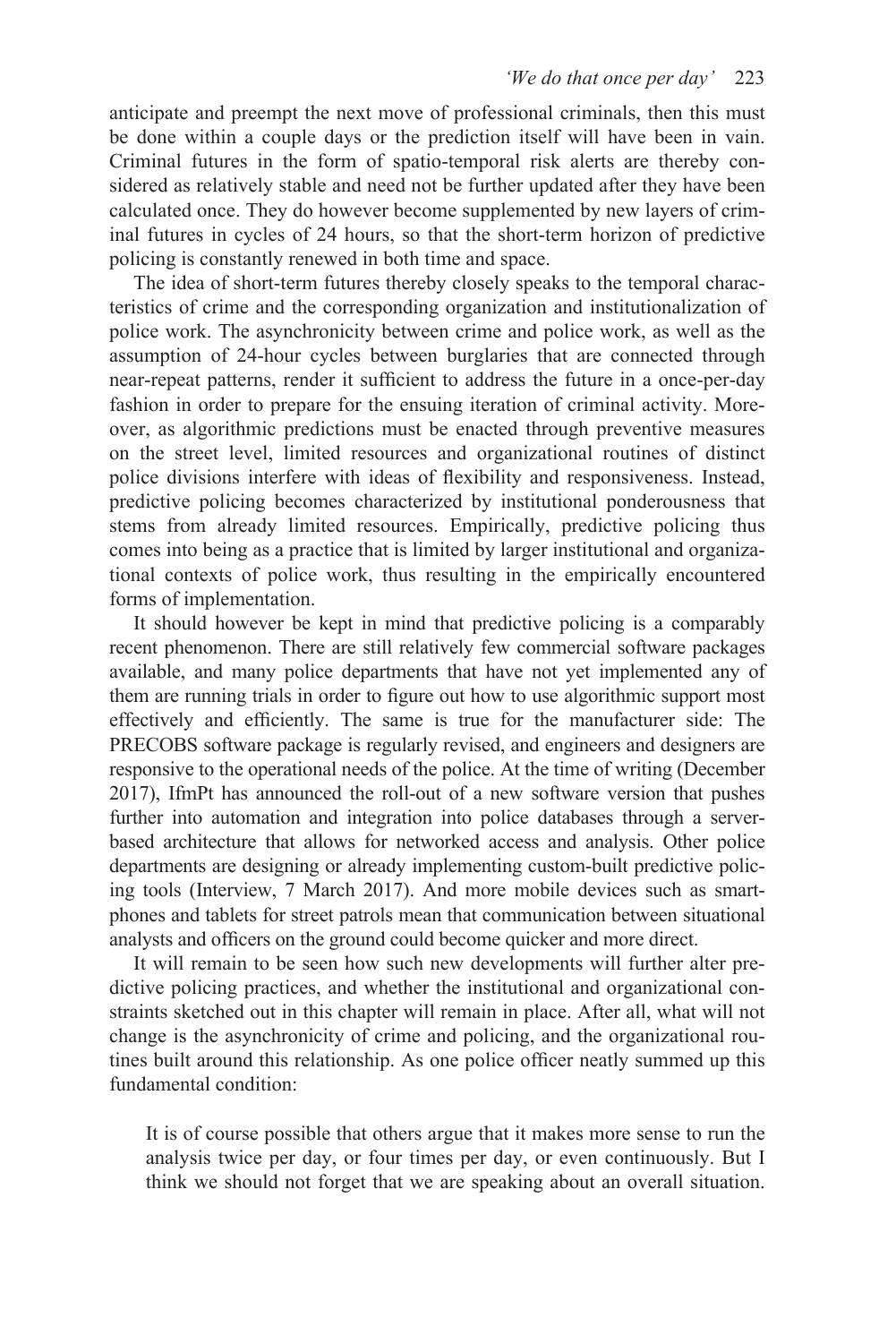[...] You must not overexert your people with continuous new alerts. You run your situational analysis in the morning, and that's just like the weather: what will the weather be like for today? You don't want to be constantly updated, and usually that is not necessary either.

(Interview, 1 September 2016)

## **Notes**

- [1](#page--1-0) The research for this chapter was partly funded by the Fritz Thyssen foundation (Grant No. 10.16.2.005SO). Much appreciation goes to Simon Egbert for constructive comments on an earlier version of this chapter.
- [2](#page--1-0) Institut für musterbasierte Prognosetechnik (Institute for Pattern-Based Prediction Technique), [www.ifmpt.com \(](www.ifmpt.com)accessed 17 November 2017).
- [3](#page--1-0) PredPol, [www.predpol.com/technology \(](www.predpol.com)accessed 17 November 2017).
- [4](#page--1-0) PRECOBS[, www.ifmpt.com \(](www.ifmpt.com)accessed 17 November 2017).
- [5](#page--1-0) It should be noted here that, although throughout the majority of the researched police departments, this was the standard procedure, one department had established a direct link between PRECOBS and its central database, so that crime data did not have to be imported manually (Interviews, 7 March 2017; 24 July 2017).

# **References**

- Amoore, L. (2009) 'Algorithmic War: Everyday Geographies of the War on Terror', *Antipode* 41(1): 49–69.
- Amoore, L. (2011) 'Data Derivatives: On the Emergence of a Security Risk Calculus for Our Times', *Theory, Culture and Society* 28(6): 24–43.
- Andrejevic, M. (2017) 'To Preempt a Thief', *International Journal of Communication*  11: 879–96.
- Aradau, C. and Blanke, T. (2017) 'Politics of Prediction: Security and the Time/Space of Governmentality in the Age of Big Data', *European Journal of Social Theory* 20(3): 373–91.
- Beck, C. and McCue, C. (2009) 'Predictive Policing: What Can We Learn from Wal-Mart and Amazon about Fighting Crime in a Recession?', *The Police Chief* 76(11).
- Bennett Moses, L. and Chan, J. (2018) 'Algorithmic Prediction in Policing: Assumptions, Evaluation, and Accountability', *Policing and Society* 28(7): 806–22.
- Clarke, R. V. and Felson, M. (1993) *Routine Activity and Rational Choice*, New Brunswick: Transaction Publishers.
- Cohen, L. E. and Felson, M. (1979) 'Social Change and Crime Rate Trends: A Routine Activity Approach', *American Sociological Review* 44(4): 588–608.
- Collingridge, D. (1981) *The Social Control of Technology*, London: Palgrave Macmillan.
- Dallke, J. (2017) 'Chicago PD Sued over Crime Prediction Algorithm', *ChicagoInno*, 8 June. Online. Available[: www.americaninno.com/chicago/chicago-pd-sued-over-crime](www.americaninno.com)[prediction-algorithm \(](www.americaninno.com)accessed 30 November 2017).
- Egbert, S. (2017) 'Siegeszug der Algorithmen? Predictive Policing im deutschsprachigen Raum', *Aus Politik und Zeitgeschichte* 67(32–33): 17–23.
- Farrell, G. (1995) 'Preventing Repeat Victimization', *Crime and Justice* 19: 469–534.
- Farrell, G. and Pease, K. (2014) 'Prediction and Crime Clusters', in G. Bruinsma and D. Weisburd (eds) *Encyclopedia of Criminology and Criminal Justice*, New York, Heidelberg, Dordrecht, London: Springer, 3862–71.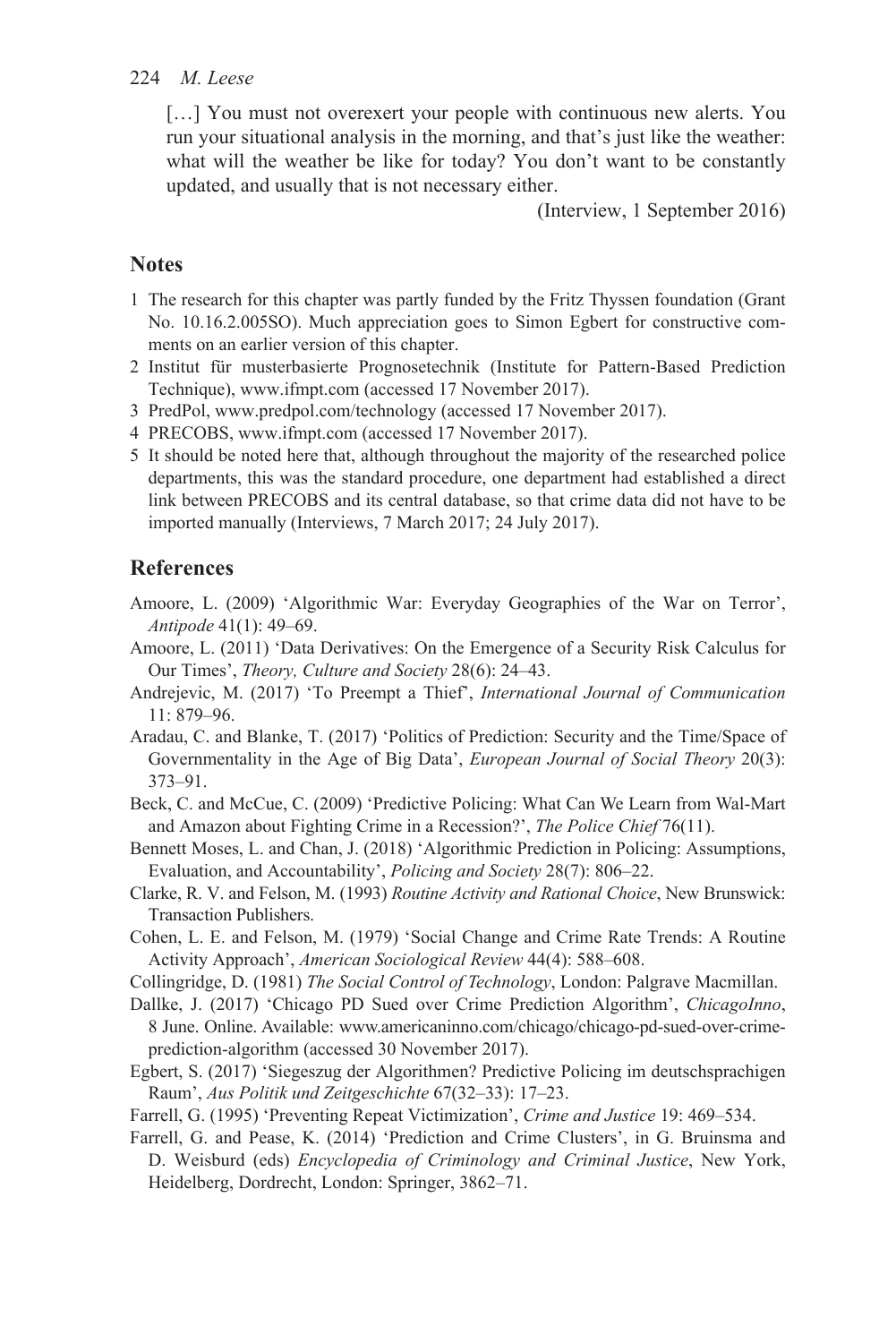- Farrell, G., Phillips, C. and Pease, K. (1995) 'Like Taking Candy: Why does Repeat Victimization Occur?', *British Journal of Criminology* 35(3): 384–99.
- Gluba, A. (2014) 'Predictive Policing eine Bestandsaufnahme: Historie, theoretische Grundlagen, Andwendungsgebiete und Wirkung', *Kriminalistik* (6): 347–52.
- Gluba, A. and Pett, A. (2017) 'Predictive Policing: Ein (un)bekannter Ansatz: Definition, Ursprung und Rahmenbedingungen', in M. H. W. Möllers and R. C. van Ooyen (eds) *Jahrbuch Öffentliche Sicherheit 2016/2017*, Frankfurt: Verlag für Polizeiwissenschaft, 431–40.
- Gorner, J. (2013) 'Chicago Police Use "Heat List" as Strategy to Prevent Violence', *Chicago Tribune*, 21 August. Online. Available: [http://articles.chicagotribune.](http://articles.chicagotribune.com)  [com/2013-08-21/news/ct-met-heat-list-20130821\\_1\\_chicago-police-commander](http://articles.chicagotribune.com)[andrew-papachristos-heat-list \(](http://articles.chicagotribune.com)accessed 30 November 2017).
- Hildebrandt, M. (2016) 'New Animism in Policing: Re-Animating the Rule of Law?', in B. Bradford, B. Jauregui, I. Loader and J. Steinberg (eds) *The SAGE Handbook of Global Policing*, London, Thousand Oaks, New Delhi, Singapore: Sage, 406–28.
- Jasper, U. (2020) 'The Anticipative Medicalization of Life: Governing Future Risk and Uncertainty in (Global) Health', in A. Wenger, U. Jasper and M. Dunn Cavelty (eds) *Probing and Governing the Future: The Politics and Science of Prevision*, London and New York: Routledge, 122–40.
- Johnson, S. D., Bernasco, W., Bowers, K. J., Elffers, H., Ratcliffe, J., Rengert, G. and Townsley, M. (2007) 'Space-Time Patterns of Risk: A Cross National Assessment of Residential Burglary Victimization', *Journal of Quantitative Criminology* 23(3): 201–19.
- Kaufmann, M. (2018) 'The Co-Construction of Crime Predictions: Dynamics Between Digital Data, Software and Human Beings', in H. O. Gundhus, K. V. Rønn and N. R. Fyfe (eds) *Moral Issues in Intelligence-Led Policing*, London: Routledge, 143–60.
- Law, J. (1991) 'Introduction: Monsters, Machines and Sociotechnical Relations', in J. Law (eds) *A Sociology of Monsters: Essays on Power, Technology and Domination*, London, New York: Routledge, 1–23.
- Leese, M. (2014) 'The New Profiling: Algorithms, Black Boxes, and the Failure of Anti-Discriminatory Safeguards in the European Union', *Security Dialogue* 45(5): 494–511.
- Manning, P. K. (2008) *The Technology of Policing: Crime Mapping, Information Technology, and the Rationality of Crime Control*, New York, London: New York University Press.
- Mantello, P. (2016) 'The Machine that Ate Bad People: The Ontopolitics of the Precrime Assemblage', *Big Data and Society* 3(2): 1–11.
- Massumi, B. (2007) 'Potential Politics and the Primacy of Preemption', *Theory and Event* 10(2): 1–21.
- McCue, C. (2007) *Data Mining and Predictive Analysis: Intelligence Gathering and Crime Analysis*, Burlington, Oxford: Elsevier.
- McCue, C. and Parker, A. (2003) 'Connecting the Dots: Data Mining and Predictive Analytics in Law Enforcement and Intelligence Analysis', *The Police Chief* 70(10): 115–24.
- Perry, W. L., McInnis, B., Price, C. C., Smith, S. C. and Hollywood, J. S. (2013) *Predictive Policing: The Role of Crime Forecasting in Law Enforcement Operations*, Santa Monica: RAND Corporation.
- Pinch, T. J. and Bijker, W. E. (1984) 'The Social Construction of Facts and Artefacts: Or how the Sociology of Science and the Sociology of Technology Might Benefit Each Other', *Social Studies of Science* 14(3): 399–441.
- Polvi, N., Looman, T., Humphries, C. and Pease, K. E. N. (1991) 'The Time Course of Repeat Burglary Victimization', *British Journal of Criminology* 31(4): 411–14.